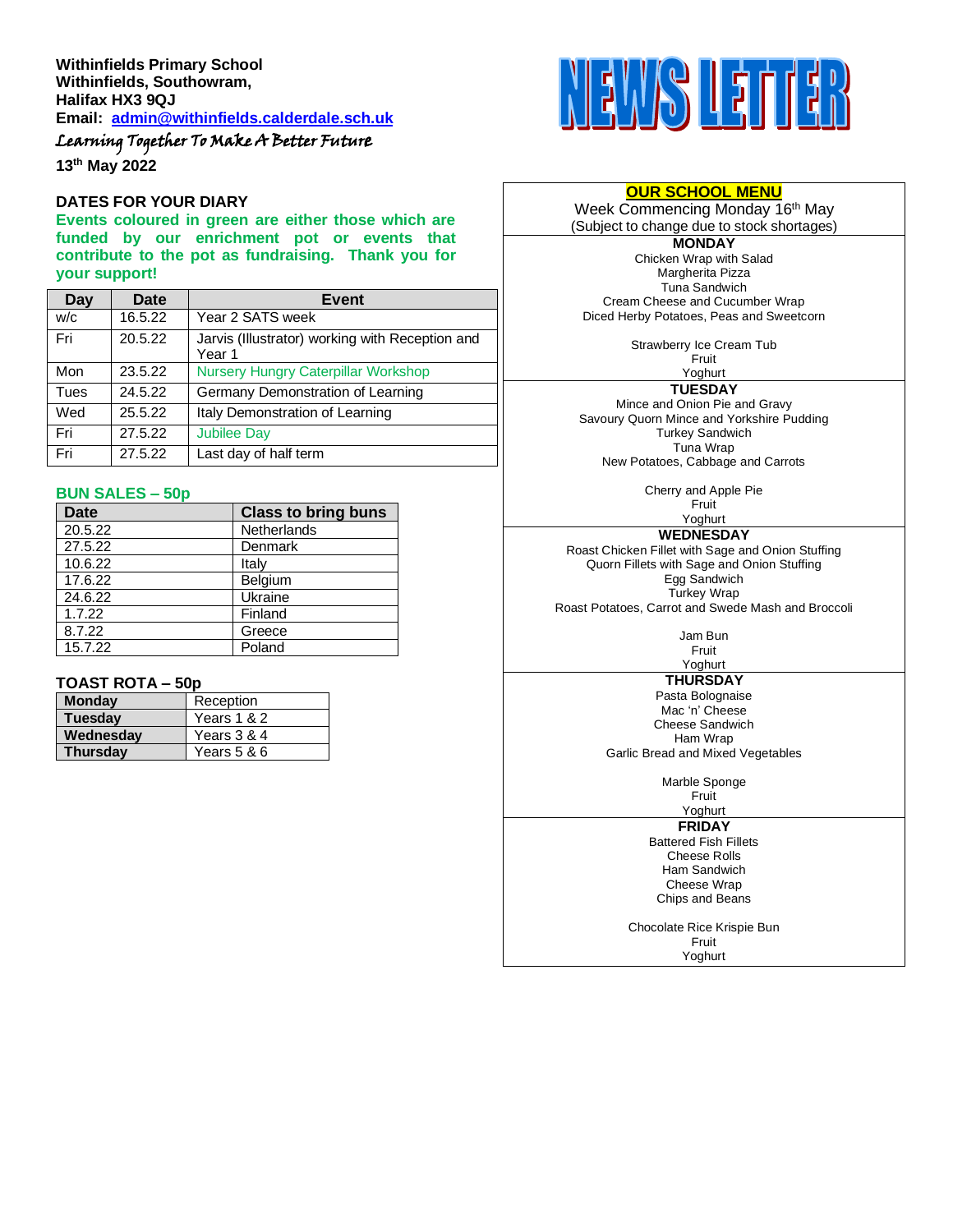#### **13th May 2022**

## **News from this week**

#### Y6 SATS

This week, the Year 6 children have all taken their SATS. Having been involved in the administration of these, I can honestly say that they have all worked incredibly hard this week and made sure that they used all that they have been taught to answer the questions. I, along with the rest of the staff team, am very proud of their attitudes and perseverance. The papers will be marked externally and we will receive the results near the beginning of July. Well done, Year 6!

#### **Information for next week**

### Y2 SATS

Next week is SATs week for the Y2 children. Although the children do need to complete these papers in test conditions, we do try to make it as relaxed as we can due to their young age.

These tests are marked in school by the school staff and are then allocated a scaled score when the conversion charts are published at the beginning of June. They are used as just one piece of evidence towards the statutory teacher assessment that we carry out for Reading, Writing and Maths for all Year 2 children. This also takes into account how they perform in normal work in class. The assessment framework that the government direct us to use to make these judgments has not changed following the pandemic despite the fact that the Y2 children missed over 4 half terms during their journey through Reception and Year 1. We are therefore incredibly proud that many of our children are likely to meet the expected standard or will be very close to it.

## **Other Information**

## Out of School Club Arrangements for September

You should have received a letter on paper today via your child with information about Out of School Club for September. We are hoping to change the way that Out of School Club bookings are taken next year and are doing some preparation for this in the coming weeks. The changes will mean that parents will be able to book their own sessions for Out of School Club using our online gateway system. This will then automatically charge parents for the sessions booked so that you can always see how much is owed for the sessions you've booked.

The letter includes a form for you to fill in if you would like the option to book OOSC sessions from September. This is so that we can provide access to you. You will be able to request access at any time if your circumstances change in the future and you then need us to set it up for you.

If you have any questions once you've received the letter, please don't hesitate to contact me or Mr Laycock.

#### Y4 Multiplication Tables Check

In June, the Y4 children will be taking this new national check which assesses how well the children know their multiplication tables up to 12 x 12. It is an online check where the children see one question at a time on screen and have 6 seconds to type in their answer before the next question appears. There are 25 questions in total. Please can Y4 parents encourage their children to practise for this by spending some time on TT Rockstars each day as this is a perfect way to get used to completing the answers within the time limit. If you do not have your child's login details, please contact Mr Howsam or Mrs Gonzalez-Hill.

This is the first year that this check has become statutory and we are interested in seeing how our children perform compared to the national average as this will help us to know if the provision we put in place within our teaching compares well to other schools.

#### Jubilee Day

We will be holding our own jubilee celebrations on the last day of this half term. Children will be encouraged to dress in red, white and blue and we would love all children to wear 'posh' headgear to recognise the Queen's love of hats! Children may want to make their own hat or wear something that they already have! Charity shops are often a good source of hats and fascinators if you wanted to buy one.

We will spend the day finding out fascinating facts about the Queen and learning about her reign.

There will be a 'buffet' style lunch being served that day and we are hoping that the sun will shine and we can picnic on the field. If your child does not normally have a school meal but you would like to purchase one that day, please let the office know. The buffet will include pizza, sandwiches, sausage rolls, Victoria Sandwich cake, strawberries and ice-cream. We are really lucky to have Mrs Welsh in our kitchen to organise this!!

## **Staff Vacancies**

We are looking to extend our staff team following a member of staff reducing their hours. We would like to appoint:

**Midday Supervisor –** to work every day from 12noon to 1pm supervising children either in the hall or outside in the playground.

**Cleaner** – to work every day from 3.15pm to 5.45pm cleaning the school building as directed

If you are interested in either of these vacancies, please contact the school office for an application form and further details. Equally, if you know of anyone else that may be interested, please pass on the details to them.

The closing date for applications is Monday, 23<sup>rd</sup> May at 10am. Interviews will take place shortly after this.

#### Supervision of children

A concerned person has informed me that pupils are visiting an area of land between the park and the community centre where there are animals on a regular basis. Sometimes these pupils are not with an adult and